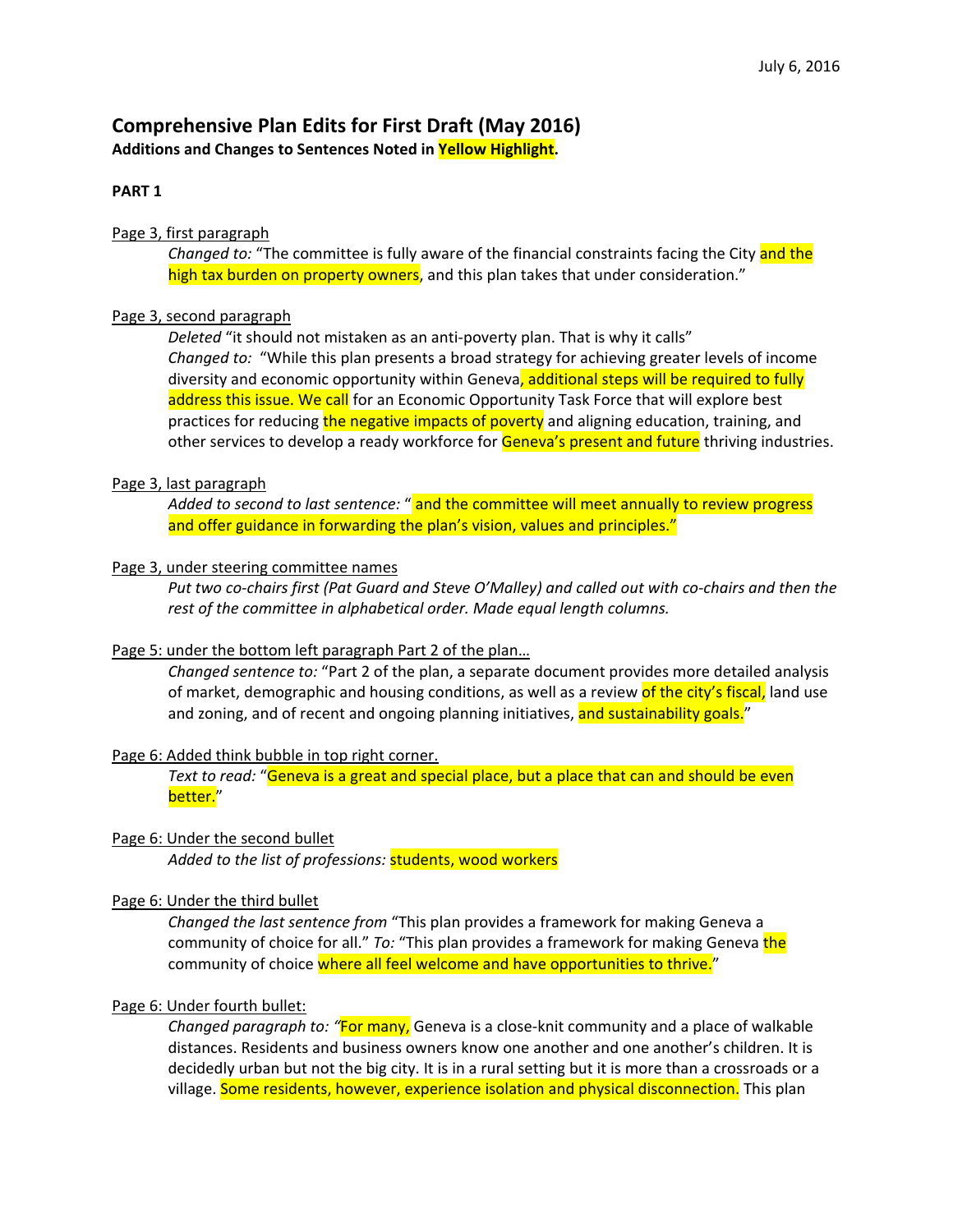provides a framework for making Geneva more connected, civically and physically, than it is now."

#### Page 6: Under fifth bullet

*Changed first two sentences to:* "Geneva is as environmentally committed as it is fiscally prudent, and is willing to oppose forces that threaten the city's environmental quality. The City is innovative with renewable energy and cautious with public funds."

#### Page 6: In bottom gray area:

*Within sentence took out "*to*" between "results" and "make"*

#### Page 7 in first paragraph

*Added this sentence after the sentence* "This section highlights…": "These findings are elaborated on in Section 2."

### Page 7 in second paragraph:

Added a sentence between the two sentences:

"Identifies values that exist at the community's core and connects them to an overarching vision for Geneva. The City's decision-making process starts with checking the alignment of the initiative or project with the values and vision. This section demonstrates how the values can be applied on a daily basis to frame and understand fundamental choices throughout the community."

#### Page 7: in third paragraph

*Change first sentence to:* "Of similar importance to the values and vision, the planning principles are a key part of the decision-making guide."

*Change last sentence to:* "These principles recognize Geneva's need to (1) prioritize, (2) achieve financial strength, (3) be environmentally sustainable, and (4) engage community members in plan implementation.

#### Page 7: In fifth paragraph

*Fifth paragraph moved to a side bar.*

*Changed last sentence to:* "When the unexpected arises or as new conditions develop, we must formulate and implement new strategies while always applying the values and principles.

*Added graphic that states, "*Opportunities emerge. Choices need to be made. How do we know if we're getting it right?" *Followed by an arrow. Then two overlapping bubbles with titles:* "Values" *and* "Principles" *Followed by an arrow. Then "*Vision" in bold.

#### Page 8: In bubble with black text

*Added to the last sentence: for its high quality of life " – a uniquely urban city."*

#### Page 9:

Added: "Innovative and high-quality public education delivered by Geneva City Schools and exemplified by its Geneva 2020 effort."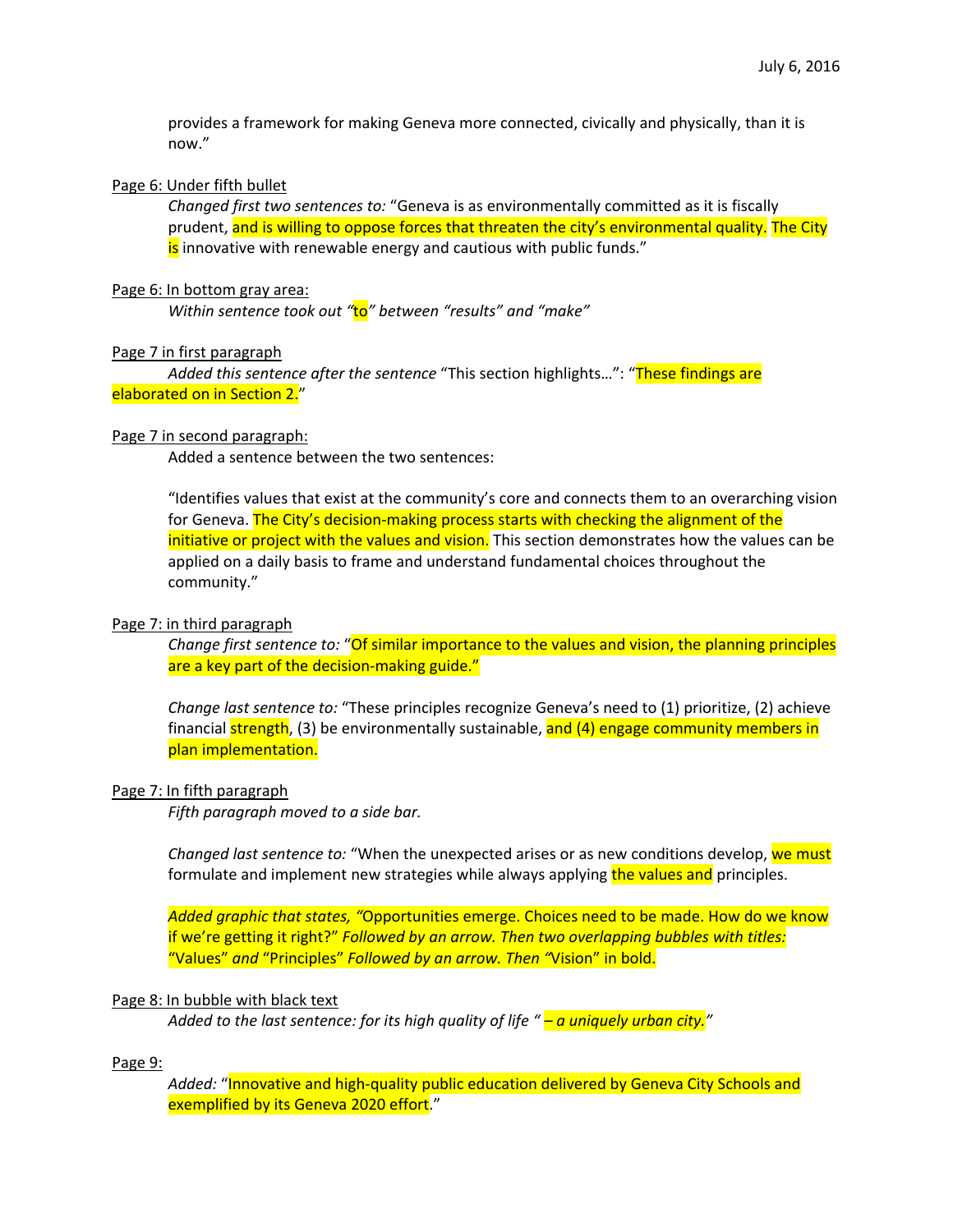*Added* "State-of-the-art health care services from a variety of providers including Geneva General Hospital operated by Finger Lakes Health."

#### Page 10: second paragraph

*Last sentence on the left took out* "household units that tend to have greater stability than non‐ family households: so that it reads: "This indicates that families may be sensitive to signals of disinvestment and disorder."

#### Page 12: Losing Ground title

Changed title in bold to: "Losing ground in attracting, retaining and growing middle income households."

#### Page 12: In first paragraph

*In the first sentence changed* "market weaknesses" to "housing market issues"

*Added after first sentence, "*In the accompanying chart that uses median family income and educational attainment as proxies for housing market health, Geneva and many of its peer cities sit within the transitional or middle market range. While these cities remain important job centers for their counties and often host large student populations - including 2,400 in Geneva they have not competed well for middle income families, whose decisions to locate elsewhere only accelerates the concentration of poverty in urban centers and diminishes the capacity of cities to provide the services and amenities they need to compete."

#### Page 12: deleted Bubble: Education and income go hand in hand in 2016

*Replaced with:* "A significant portion of Geneva's workforce lives outside the City. An opportunity exists to both encourage employees to live in the City and to increase job opportunities and trainings for current residents to access the existing and future job pool."

# Page 13: In Chart

*Added Title:* Spectrum of Housing Market Strength in Central and Western New York *In chart changed Weakest to: "*Soft Demand for Housing" *Changed Strongest to:* Strong Demand for Housing

*First column on the left made the following changes:*

*Changed title from Spectrum of Market Strength & Strategy to: "*Description of Market Conditions & Strategies"

*Changed Weak Market title to: "*Soft Housing Market" *Fourth point changed to read only: "*Lack of housing affordability is more likely a function of very low incomes and not property values."

*Added point before last point:* "Housing quality is often poor."

*Last point changed to: "*First steps include revitalization strategies such as right‐sizing of building stock; deconcentrating poverty; enforcing code; and public safety initiatives."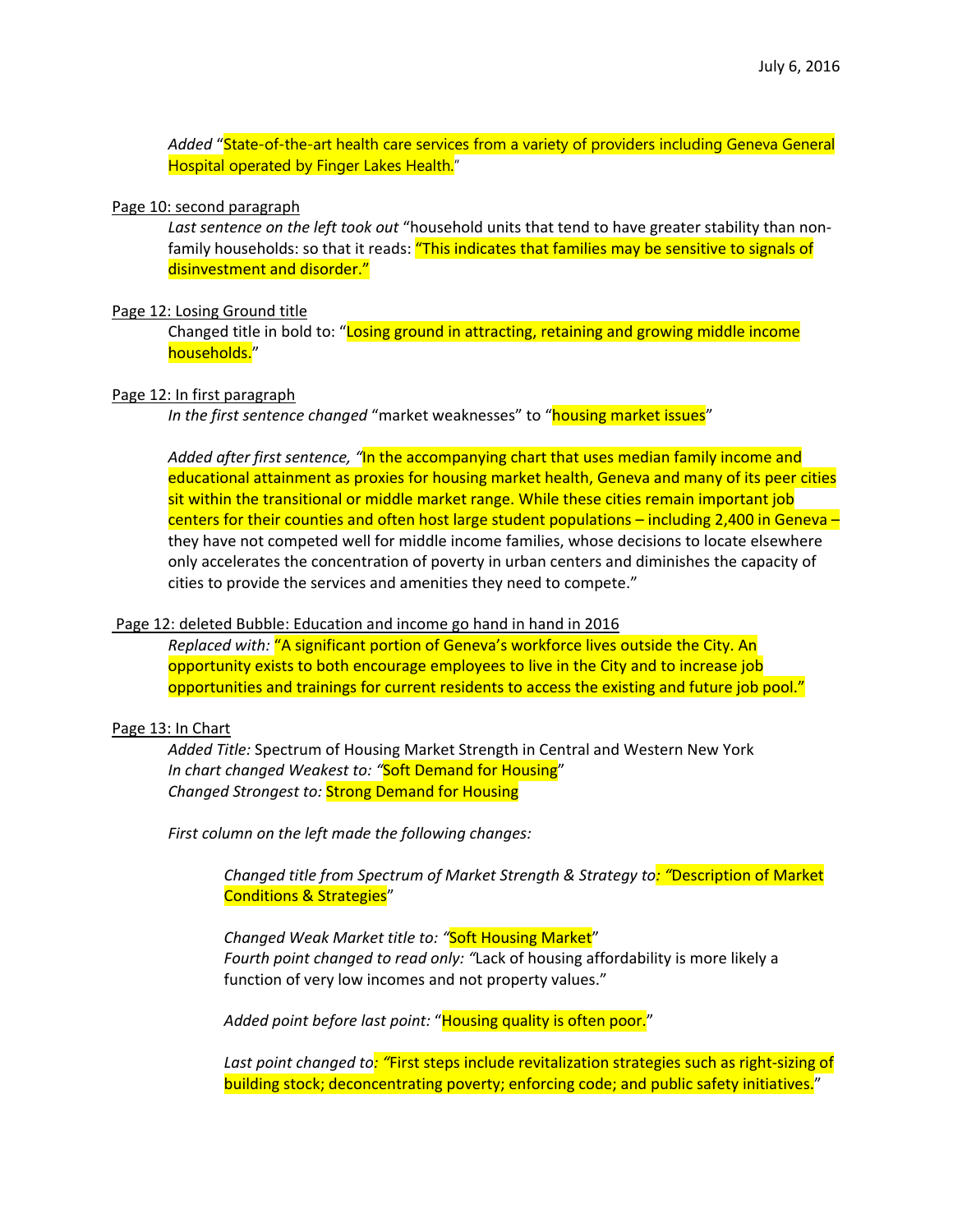*Under second column:*

*Changed Transitional/Middle Market title to: "*Transitional/Middle Housing Market"

*Changed fourth point to:* "Housing is still affordable but upper end spectrum must be monitored."

*Deleted last point, "Generally, finite resources…"*

*Under third column:*

*Changed Healthy/Strong to Very Strong Market title to: "*Strong to Very Strong Housing Market"

#### Page 14 in map

*Added title: "*Parcel‐level Field Survey of Exterior Property Conditions in 2015"

*Under the color descriptions added title: "*Exterior Property Conditions"

*Changed Average to: "*In‐Between"

*Changed Moderate Distress to: "*Slipping"

*Changed Severe Distress to: "*Bad"

#### Page 14 in paragraph

*Changed title to:* "Uneven conditions and reinvestment needs from neighborhood to neighborhood"

*Added to the beginning of paragraph: "*The survey of exterior conditions described on this page, as well as the other real estate data, provides a baseline for measuring change and progress in all neighborhoods over time."

*Changed last sentence in paragraph at "exhibiting moderate or severe signs of distress…" to: "*needing moderate or significant reinvestment outnumbered those that were well‐maintained"

#### Page 14 first line of data

*Changed Moderate or Severe Distress to:* "Slipping or Bad"

#### Page 14 fifth line of data

*Under demand changed title to:* Housing Market Demand Under *demand:* changed Healthy to "Strong"; Moderate to "Middle" and Weak to "Soft"

# Page 14 at bottom of page

*Added Note:* "Note: Data for exterior conditions in Downtown do not include units above storefronts in mixed-use structures."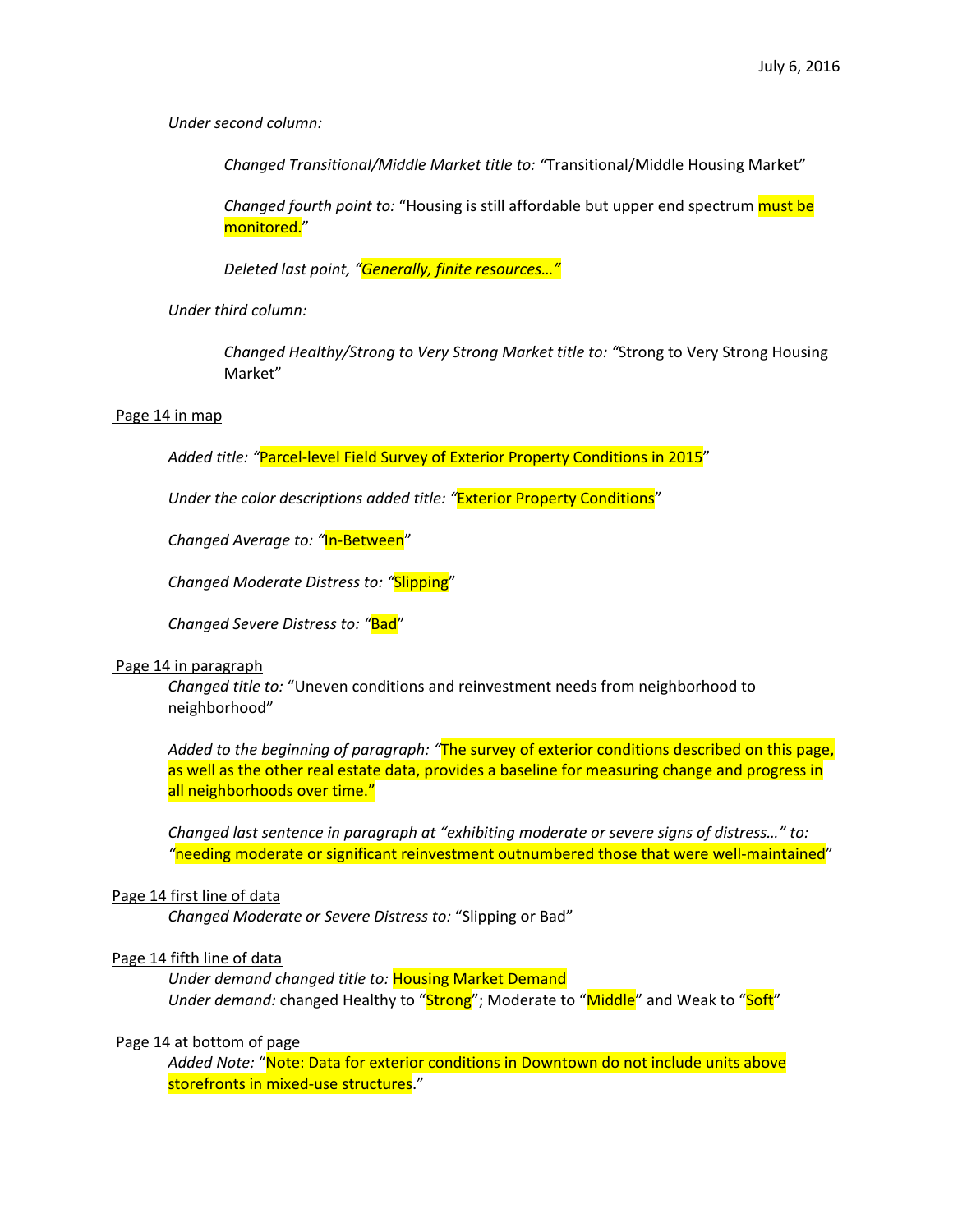#### Page 15 second paragraph

*Under second sentence changed "compete" to:* "retain and attract"

#### Page 15 third paragraph

*Updated plan names:* "Finger Lakes Regional Sustainability Plan" and "Finger Lakes Forward Upstate Revitalization Plan" (remove initiative)

#### Page 18: In the pink bubble:

Added: "Applying Geneva's Values for Decision-Making"

#### Page 18: Under We are stewards of our special natural setting.

*Changed first sentence to:* "Our visually beautiful and ecologically sustainable environment should be celebrated and protected within the City and surrounding area."

#### Page 18: under our "uniquely urban" character.

*Added before the first sentence:* "We are defined by our city's physical context and the people who live here. We benefit from the energy that comes from a diverse population and from visitors, residents and businesses pursuing a variety of interests."

#### Page 18: Under it is important to us that our economy is strong:

*Changed sentence to*: "If we are economically prosperous, we can maintain our city."

#### Page 19: under heading

*Started with in bold:* **WHEN MAKING POLICIES AND TAKING ACTIONS** *Then the next line: WE WILL (for first column) and* **WE WILL NOT**: (*for second column)*

#### Page 19 under natural setting bullets

*Changed first bullet under we will to shorten: "*Help protect and make vital the expanse of rich and fertile countryside that surrounds Geneva."

*Added to fourth bullet to we will:* "Protect Seneca Lake through fostering water quality enhancement efforts and continue initiatives to physically and civically connect Geneva with the lake, and"

*Added as last bullet to we will:* "Increase recycling and landfill diversion rates."

*Added to first bullet under we will not:* "Take actions that undermine the agricultural and natural environment in which we are located, such as ignoring run-off issues to the lake or supporting mining or landfill expansion in the City or surrounding area."

*Changed second bullet under we will not to read: "*Take any actions that fail to both protect and enhance the ecological state of Seneca Lake, while also improving accessibility and attractiveness of lakefront amenities for residents and visitors."

# Page 19 under uniquely urban bullets

*Under first we will bullet added to:* "Make certain that patterns of development reinforce our capacity to stay close and connected while remedying experiences of isolation and physical disconnection."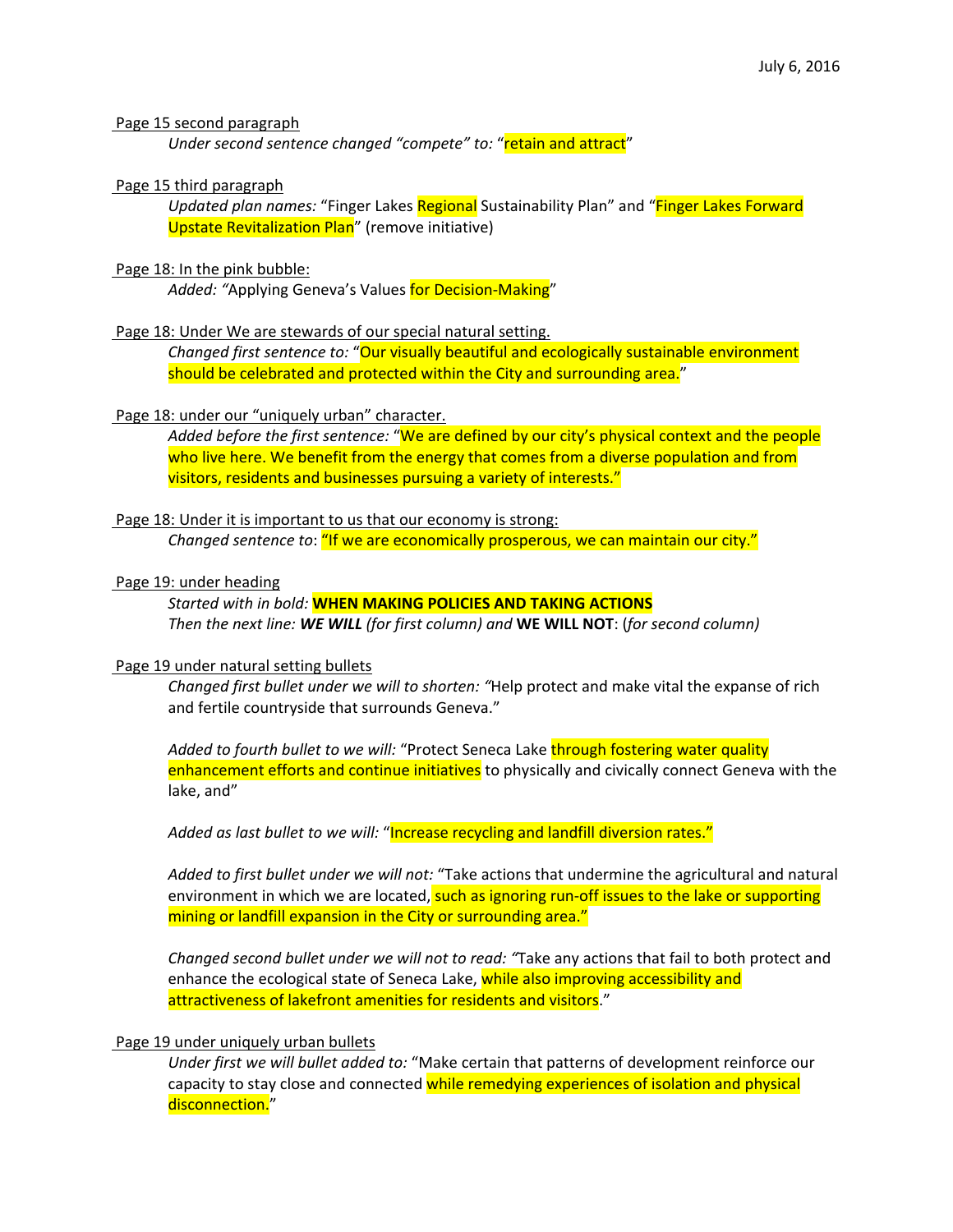Added to fourth bullet at beginning: "Partner with the Geneva City School District and other community partners to engage youth in being active....

#### Page 19 under multi‐cultural bullets

*Added we will bullet at end:* "Actively recruit underrepresented residents to serve on city agencies and run for city office."

#### Page 19 under arts, architectural and rec bullets

*Added to last bullet under we will:* "Be conscious of design and livability standards for the City's housing stock including expanding code enforcement initiatives."

#### Page 19 under economy is strong bullets

*Added to fifth bullet under we will:* "Ameliorate poverty levels by encouraging mixed‐income housing and improving public transit routes."

Page 20‐21: Changes on next page (11x17 sheet)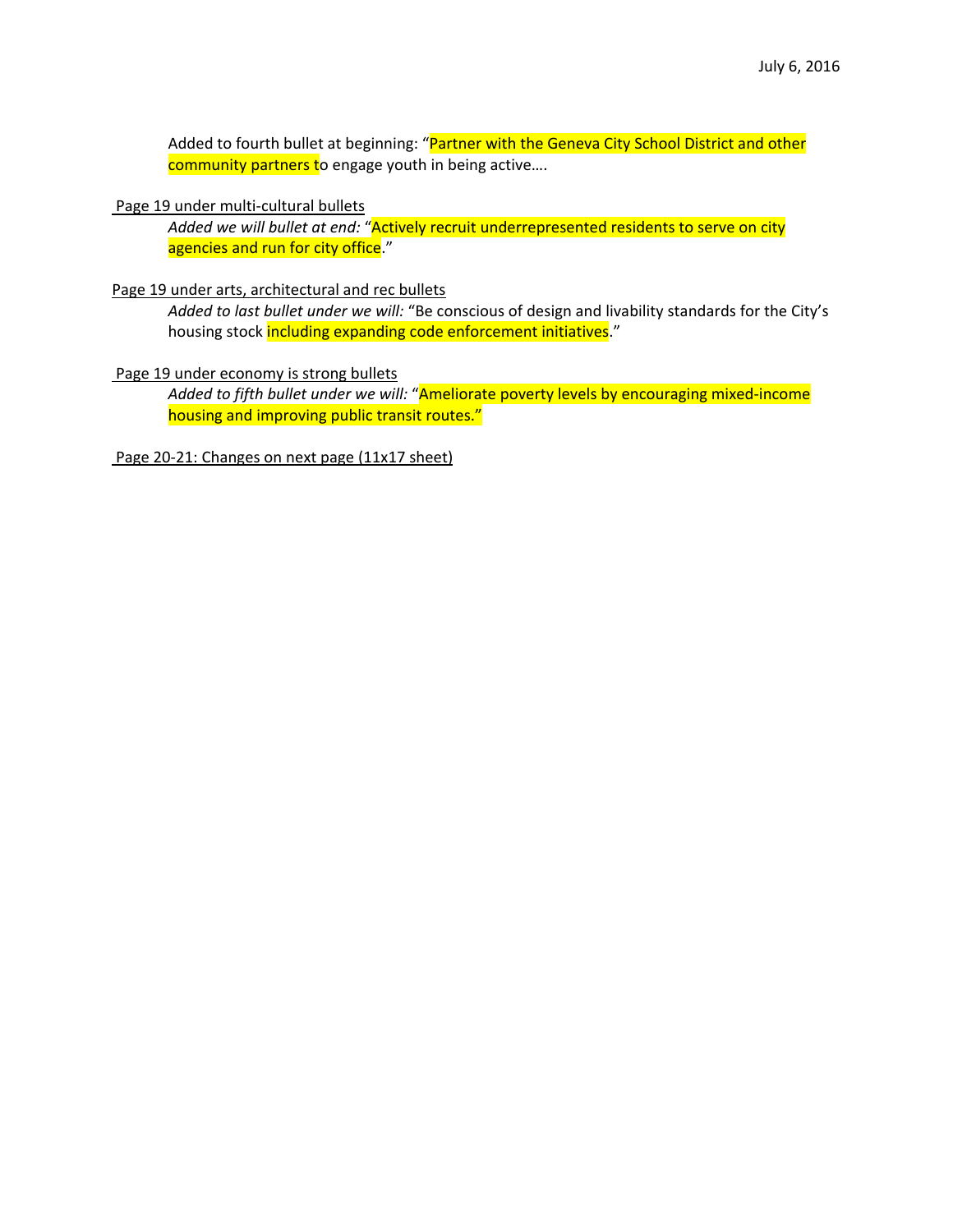# **GENEVA'S PLANNINGPRINCIPLESPart 1, Pages 20‐21**

(CHANGES TO TEXT IN YELLOW)

This is the way we will make decisions; this is how we will evaluate the known challenges we face, as well as what's not foreseeable today, so that we will make progress towards our vision. We have to prioritize; everything cannot be equally important. We have to **become financially strong and resilient.** We must become genuinely sustainable from an environment perspective. And on all things we must take <sup>a</sup> balanced approach where collectively, over time, projects and initiatives address the values and aims of the plan.

(Light Green section rest of column) These four guiding principles for planning in Geneva should be applied using <sup>a</sup> balanced approach. Ideally, all projects will always be completely good for the environment and good for the economy in equal measure, while also being good for the city's fiscal position and just as socially equitable.

Realistically, though, not all projects or initiatives can address all values and aims. However, while each specific project will be scrutinized against the values and aims contained in this plan, the city should measure progress of the plan's vision, value and principles from all projects and initiatives as <sup>a</sup> collective whole.

#### **Geneva must prioritize.**

We understand that the work of <mark>positioning</mark> Geneva to succeed is expensive and time-consuming and that prioritization is <sup>a</sup> necessity and that we will have to make choices <mark>that align with our value and vision</mark>.

> Assess the impact of increased cooperation with the Town or other municipalities in achieving our respective plans.

# **Geneva must be financially strong.**

The City of Geneva will be fiscally responsible and public financial decisions will align with our vision and values.

**Geneva must be environmentally sustainable.** We in Geneva conserve and protect our natural resources by rigorous deployment of the precautionary principle.

Divert resources to projects that undermine our vision and values.

**Geneva must leverage the creativity and strengths of all of Geneva citizens in implementing the plan.** We will create and maintain <sup>a</sup> process that engages the community and provides <sup>a</sup> voice to all members.

#### **WHAT THIS MEANS WE WILL** MAKE POLICIES AND TAKE ACTIONS THAT

Orient scarce resources toward rebuilding the middle market from both current and potential residents and towards preservation of our core assets: downtown, our colleges, our hospital, our lakefront, our rich architectural heritage.

Encourage the growth of the economic status of Geneva's residents including exploring best practices for reducing poverty and aligning education, training, and other services to develop <sup>a</sup> ready workforce for Geneva's thriving industries.

# Stabilize our public finances;

Maintain control of the City's finances by paying for infrastructure and amenities with City resources or with outside funding that aligns with the plan;

Ensure we have <sup>a</sup> healthy fund balance to be able to tackle unanticipated problems as they arise;

Expand opportunities to increase the livelihood of workers employed within the Geneva area to support the local economy and the city's fiscal health.

Reduce our environmental footprint; and

Shift the entirety of the burden to developers to prove any new proposal will do no harm.

Engage residents in robust, participatory planning efforts in plan implementation that provides equal access and involvement.

Build on neighborhood association structure to work on specific issues, achieving goals, and participate in the solutions; and

Value the talents and contributions of all residents.

# IT MEANS **WE WILL NOT**

Deploy scarce resources on <sup>a</sup> "worst" first basis instead of strength-based approach, whether in catching up or keeping up with the challenges of managing Geneva.

Seek support from outside entities that come with programs, rules, and restrictions that undermine our values and visions; and

Support conditions that limit the economic and social mobility of Geneva's lower income households.

Approve projects for economic gain only; or

Approve projects with known detrimental impacts on the environment.

Perpetuate exclusionary practices.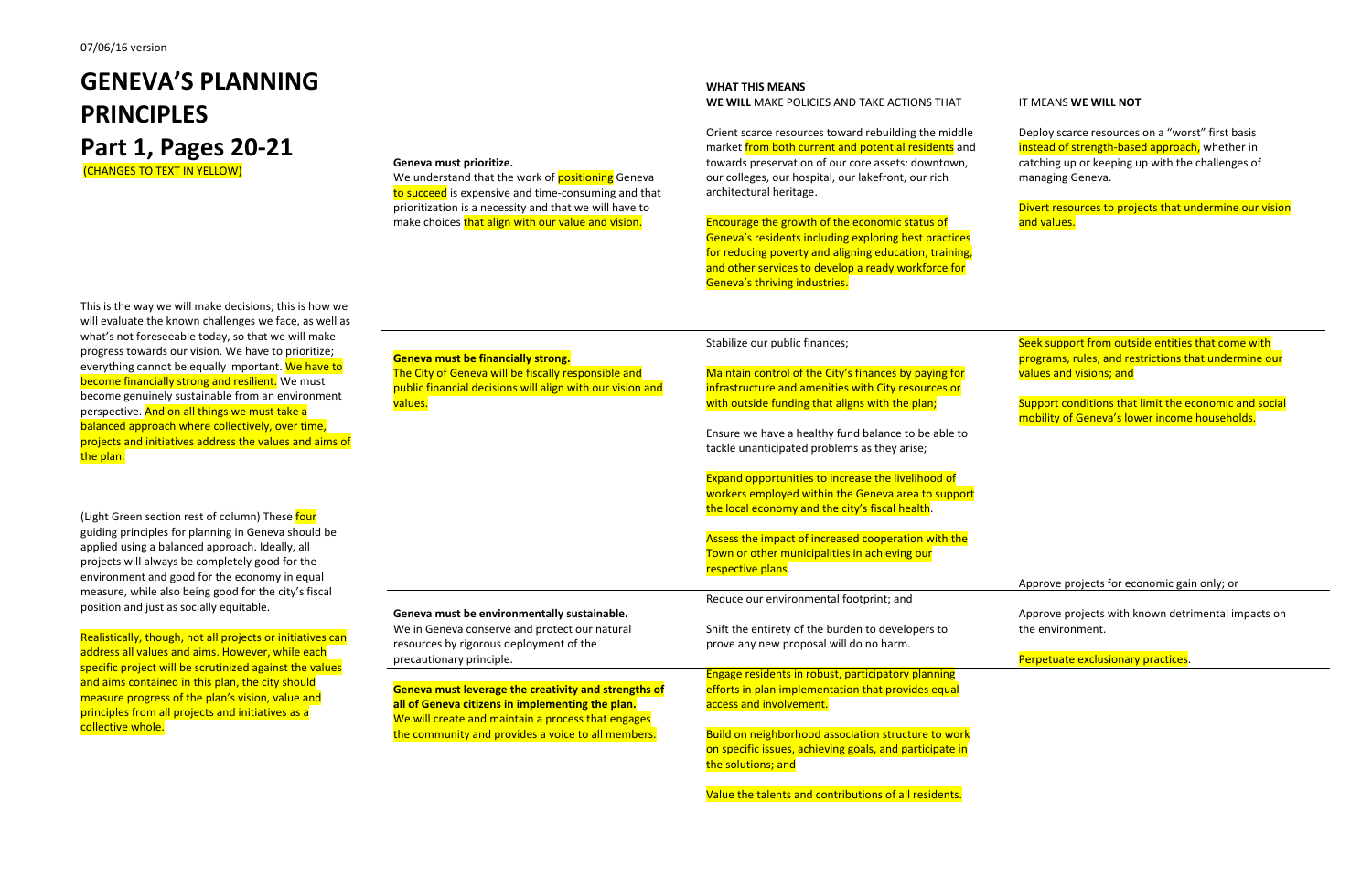# Page 22:

*Added a fifth endeavor:* "Economic Advancement" *Text to read:* "Ameliorate poverty by advancing upward mobility opportunities and addressing quality of life issues."

# Page 23: Under INITIATIVES

*Changed* "four" to "five" inter‐related initiatives

*Also uncovered "strategies" hidden in the white bubble.*

# Page 23: Under Downtown Critical Mass

*Added within first sentence:* "the critical mass of quality public space, residential and business activity…"

# Page 23: Under Exchange Street and Hamilton Street *Changed "impression" to* "experience"

# Page 23: Under Great Geneva Amenities:

Added after current sentence: "Proactively oppose present and future external threats to these amenities."

# Page 23 Under Castle Street

*Changed title to:* "Castle Street Residential Corridor"

# Page 23: Last paragraph

*Titled last paragraph:* Economic Opportunity Task Force

*Changed description to: "*Address the city's high poverty levels in a more coordinated manner convening an Economic Opportunity Task Force to explore best practices in aligning poverty services, education, and job training to advance upward mobility and improve residents' quality of life."

#### Page 23: Map

*Changed to see the neighborhood bubbles radiating out into the neighborhood from the corridors. Also extended Castle Street bubble more along corridor and all the way to downtown.*

#### Page 24: In Map

Change E. Castle to "Castle"

# Page 24: Under Why It Matters

*Second sentence (Making it as strong…) changed to:* "A vibrant downtown economy will be vital for the city to attract, retain and grow entrepreneurs and households that are the key to a fiscally."

*Added sentence:* "Creating more mixed‐use and mixed‐income development opportunities downtown provides environmental benefits such as lowering automobile usage and development of surrounding lands."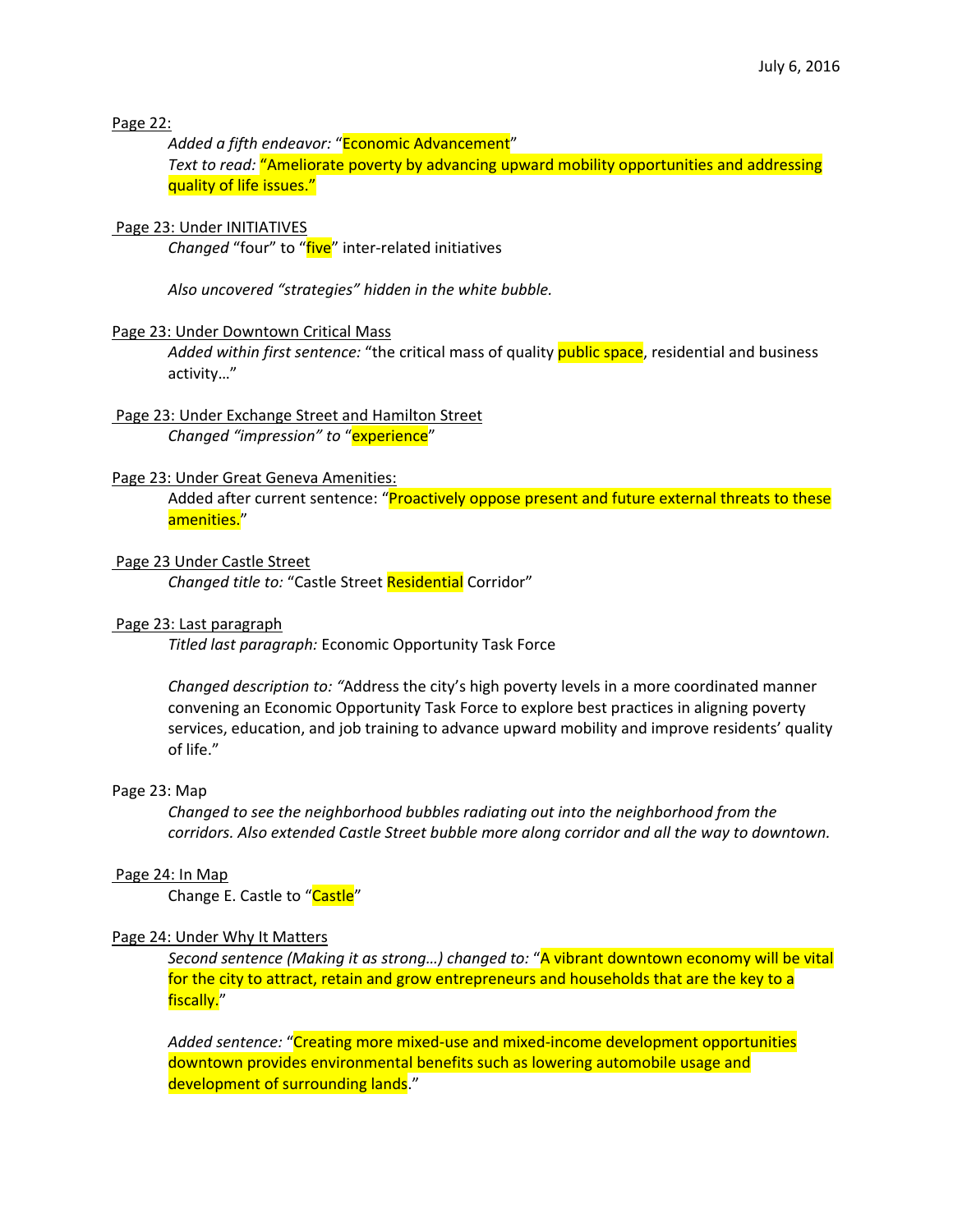### Page 24: Under Priorities

*Changed Priorities to Projects.(Note: Change made to all initiative pages)* A*dded to Continue to Invest in High Streetscape Standards "*and Public Amenities*"*

# Page 25: under package and aggressively promote…

*Second sentence in first paragraph changed to: "*And to do this, it needs to have a sufficient and appealing supply of *mixed-income* housing and **updated** commercial space."

# Page 26 in title of Continue to Invest in High Streetscape Standards

Added: "and Public Amenities"

*Second sentence changed to* "Investments in downtown's public realm should continue to enhance accessibility by improving pedestrian, bicyclist, and public infrastructure, as well as reinforcing the quality of assets such as the Farmer's Market. Consider landscaped medians and pedestrian refuge islands for heavily used intersections."

# Page 26 under Create a Building Renovation Task Force…

*Added to last sentence in second paragraph: "*and promote energy efficiency programs and projects."

# Page 26 under Leverage the Geneva Entrepreneurial Lab to Grow…

*Changed Entrepreneurial in title and first sentence to: "*Entrepreneurs"

*In third sentence changed competitive to:* "economically vibrant."

*Added sentence after last:* "Develop small business programs specifically to address barriers for low-income and underrepresented residents."

# Page 26 Under Expand support for new and existing businesses… *Changed Entrepreneurial in first sentence to: "*Entrepreneurs"

*Added after Finger Lakes Community College and before and other partners:* "Hobart and William Smith Entrepreneurial Studies Program"

# Page 28 Exchange Street and Hamilton Street Gateway under Why It Matters *First sentence added in (Route 14: ", including N. Exchange)*

*In last sentence with list of neighborhoods added Downtown:* East Lakeview, Downtown, Western Gardens and Founders Square.

*Fixed in Last sentence Founder's to:* Founders

Page 28 Exchange Street and Hamilton Street Gateway under How to Move Forward

*Changed last sentence in first paragraph and added two sentences:* "Exchange Street has numerous residential properties needing reinvestment. Housing improvements along this these corridors, including the creation of mixed‐income opportunities, can be replicated in surrounding neighborhoods, as can improvements to air quality and property values from concerted tree planting."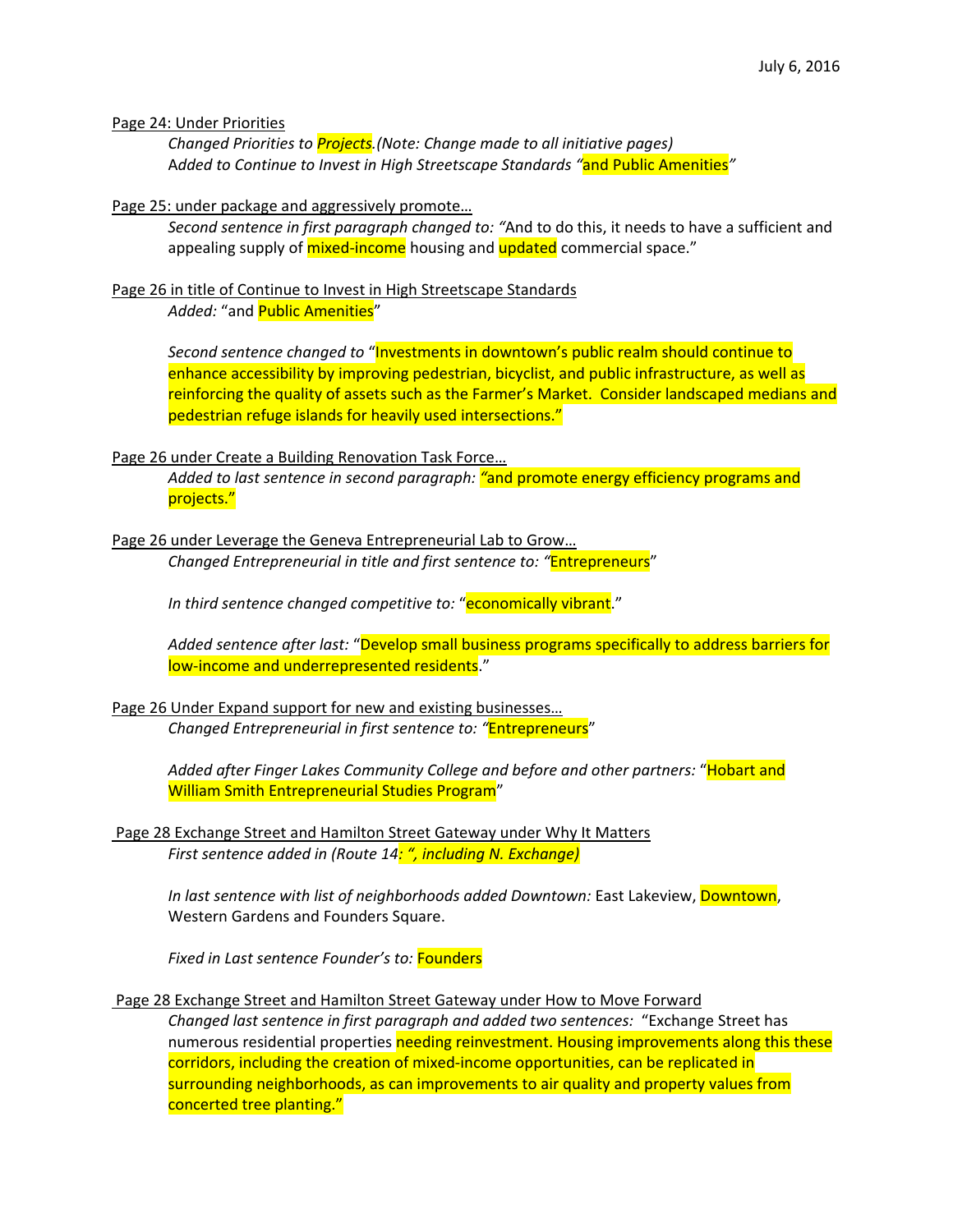Page 28 Exchange Street and Hamilton Street Gateway under Priorities *Changed first priority (now projects) to:* Exchange Street Housing and Streetscape Enhancements

Page 29: in the right hand top corner *Added Brownfield Opportunity Area Study image* 

Page 29: under Exchange Street Housing and Streetscape Enhancements.

*Changed last sentence to read last sentence and then added sentence: "To improve the living conditions of residents along and adjacent to the corridor – and to prevent these few properties* and these few blocks of corridor from continuing to serve as a drain on the market value of the *city and the surrounding blocks – the city should take the following approach outlined below.* In addition, recommendations from the **2014 North End Brownfield Opportunity Area Nomination** should be pursued, including improving access to high quality food and pedestrian connections to the lakefront from East Lakeview."

# Page 29: under Zero tolerance approach to blight

*Changed title to:* Cooperative Code Enforcement to Stimulate Investment

*Removed "*exterior*" from second sentence.*

*Added "when possible." to the end of the third sentence after "the owner."*

*Changed last sentence to:* "For properties that are delinquent on property taxes or entering the foreclosure process, the city should take title to the property and **assess best future use or** demolition.

*Added sentence to the end of this section:* "Throughout the surrounding neighborhoods, code enforcement efforts aim to improve the quality of life for residents."

#### Page 29: under Flexible land use and better design

*Under first bullet, added "*mixed‐income*" after "multi‐family"*

*Under sixth bullet parking added to the end,* "including residential properties"

*Under seventh bullet changed to: "*Minimum pervious lot coverage of 30% and encourage on‐ site stormwater management."

*Under last bullet changed to:* "Site amenities such as attractive outdoor lighting (dark skies compliant), seating, landscaping and street trees."

### Page 29 under Streetscape improvements

*Sixth sentence changed to:* "This will provide shade, create a sense of enclosure, and improve air quality."

*Took out extra period at the end of sixth sentence.*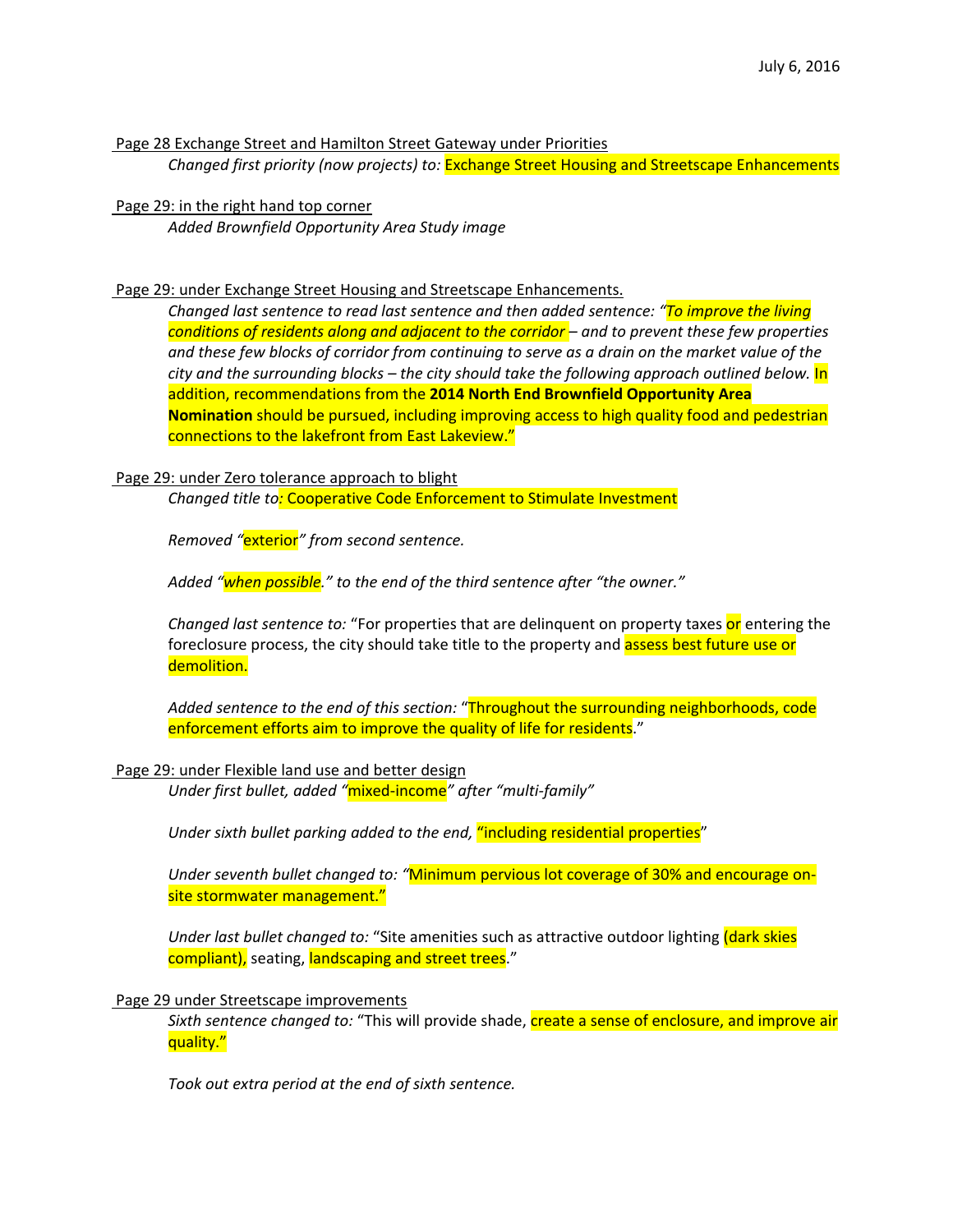*Added to the last sentence after amenities including so that it reads:* "amenities including benches, bus shelters, waste receptacles, and bike racks in key locations including along E. North/North Street.

*Added sentence after last one above:* "Adding bus shelters as well as expanding bus routes should be to provide better access to basic amenities and jobs for residents from the surrounding neighborhoods."

#### Pages 30 under Hamilton Street De‐Suburbization

*Changed second paragraph to read:* "A combination of policy reforms and infrastructure modifications will be necessary, over time, to make Hamilton Street less suburban in character. Improvements should improve quality of life and provide a more distinctive gateway to the City."

#### Pages 30 under Mixed‐use off‐campus and senior housing

*Added two sentences after last:* "Providing denser housing options near amenities will decrease daily auto usage and suburban style residential growth. In addition, adjacent, off‐street pedestrian and bicycle paths and public transit accommodations should be improved to address safety issues and provide recreational opportunities and options for getting to work."

#### Page 30 under Celebratory features:

*Added* ", street trees" *after "landscape"*

#### Page 30 under median construction:

*Added to the end of the second sentence "*and to improve pedestrian, bicyclist and motorist safety."

# Page 32 –

*Inserted updated image for top image and changed title to:* "2012 Waterfront Infrastructure Feasibility Study" *Uncovered image reference to lakefront beach at sea wall* 

#### Page 32‐ under How to Move Forward

Added to the end of the last sentence "and address accessibility issues for all."

#### Page 33 under Routes 5 and 20 Traffic Calming…

Added to first sentence in first paragraph "The city should continue to work..."

*Add*ed "landscaped" *before medians in the second sentence in the first paragraph*

*Added sentence after second sentence: "*Extend landscaped median along E. Castle to visually connect the downtown and the lakefront."

*Added after the last sentence in the second paragraph*

"In addition the city should work with the Finger Lakes Railway and Norfolk Southern Corporation to create an at‐grade crossing at Pre‐Emption Street to allow pedestrian access to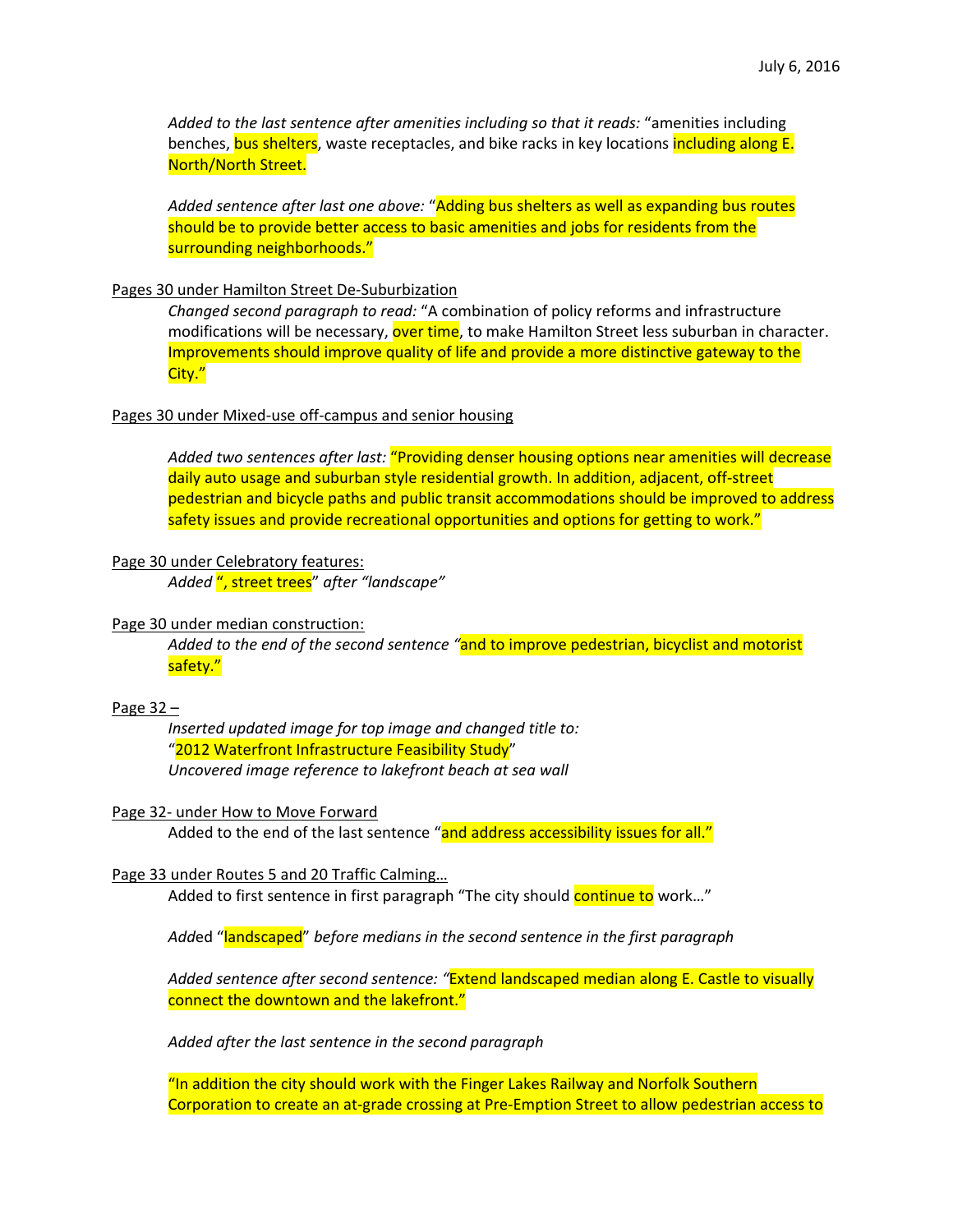the lakefront from East Lakeview and to reroute truck traffic. A truck impact study should first be conducted for all the corridors, including South Main, to determine action steps to reduce truck traffic. The city should also encourage Finger Lakes Railway to relocate the rail yard outside of the city to open up additional lake access points and potential opportunities for mixed-use and/or mixed-income residential development."

#### Page 33 under Create or Improve Greenway and Trails to Connect Amenities

*Added before sentence in second paragraph.* "Additional accessible restrooms, covered picnic areas, a swimming area, and food amenities should be considered for the lakefront."

*In first sentence in third paragraph closed the gap in "*Castle*" In last sentence added "accessible," after attractive*

#### Page 34 Castle Street Healthy Neighborhood Corridor

*Changed in title "Healthy Neighborhood"* to "Residential"

#### Page 34 under Why it Matters

*In the third sentence changed to:* "It serves as a spine for the Castle Heights and Downtown neighborhoods."

#### Page 34 under Priorities

*Changed "Blight mitigation" to "Housing Improvements"*

#### Page 35 under Transformation at 5‐point entrance to downtown

*Changed first sentence to read "*The intersection of Castle Street, North and Main Street, and Milton Street provides an opportunity to better connect to the Finger Lakes Community College, the Geneva Public Library, and adjacent neighborhoods, to beautify, and to highlight several Geneva assets.

*Changed third sentence in second paragraph to read "*The city should also work closely with property owners during any renovation plans to ensure proposed designs complement the intersection."

# Page 35 under Focus on distressed properties

*Changed title to* "Housing Improvements"

*Changed last sentence in paragraph to* "The city should pursue strict code enforcement in this area to improve existing housing conditions for residents, as well as acquisition and demolition of the most neglected of these properties and replace with mixed-income homes – an effort that will reinforce the edge of **D**owntown as well as the Castle Heights, Historic North and Hildreth Hill neighborhoods."

*Changed (1) under second sentence from "removing the blight…" to "*Providing commercial amenities through mixed-use development, including mixed-income homes."

*In (2) changed "an" to "*the*" urban environmental …*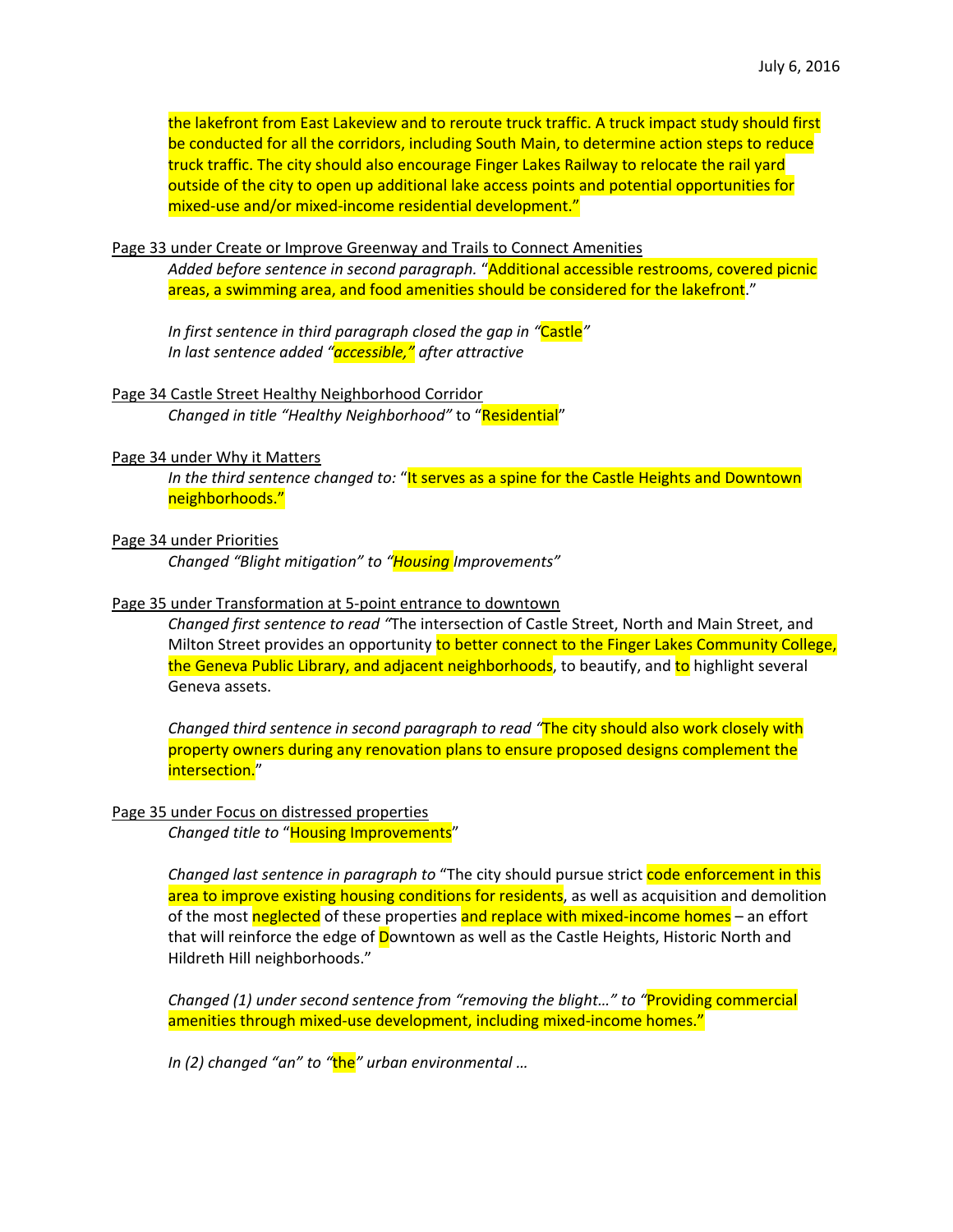*After (3) added sentence:* "Greenways improve transportation issues and provide recreational opportunities for residents. A long‐term goal would be to connect the greenway along Castle Creek from Pre‐Emption Road to the lakefront."

#### Page 35 under Castle Creek exposure and greenway

*In first sentence removed "*underutilized" and "(formerly home of Madia's)"

### Page 35 under Target Zone for "Healthy Neighborhoods" programming

*Added as the first sentence: "*Healthy neighborhood programming builds on the strengths of a neighborhood to stimulate changes that restore and sustain neighborhood pride and confidence by working with residents, landlords, and tenants to focus on restoring confidence; encouraging reinvestment; and strengthening civic involvement. The approach works to have a ripple effect with positive change into areas needing more assistance."

#### Between page 35‐36,

*Added spread for Economic Opportunity Task Force with the following text:*

#### **Economic Opportunity Task Force**

#### **Why It Matters**

Geneva's poverty rate is increasing at a steeper rate than other Ontario County municipalities and the increase does not correlate with any noticeable uptick in unemployment within the City. In fact, the number of current jobs in the City exceeds the number of employed residents. In addition, poverty is concentrated on the eastern end of Ontario County and residents living in poverty experience reduced access to the educational and economic structures that might allow for upward mobility. Thus to change this current trend in the poverty rate in Geneva, barriers to accessing local jobs must be eliminated and attention towards quality of life issues is needed.

#### **How to Move Forward**

To address the City's high poverty levels in a more coordinated manner, an Economic Opportunity Task Force should be established with a dedicated person responsible for overseeing implementation and coordinating collaboration between local government agencies, service providers, employers and educational institutions.

The task force, unlike any previous effort in Geneva, will take a very comprehensive view of economic opportunity and the factors that promote or diminish upward mobility -- education, transportation, housing, workforce development. The Task Force is charged with implementing programs and initiatives that provide economic opportunity for low‐income residents and meet current economic development efforts and needs in Geneva and the immediate surrounding area.

This effort will initiate a process that will:

- Understand barriers to employment, such as transportation and housing issues, as well as training and educational needs, and develop strategies to overcome barriers for low‐ income residents in the Geneva area.
- Map existing programs and service providers, including resources they possess and outcomes they've achieved.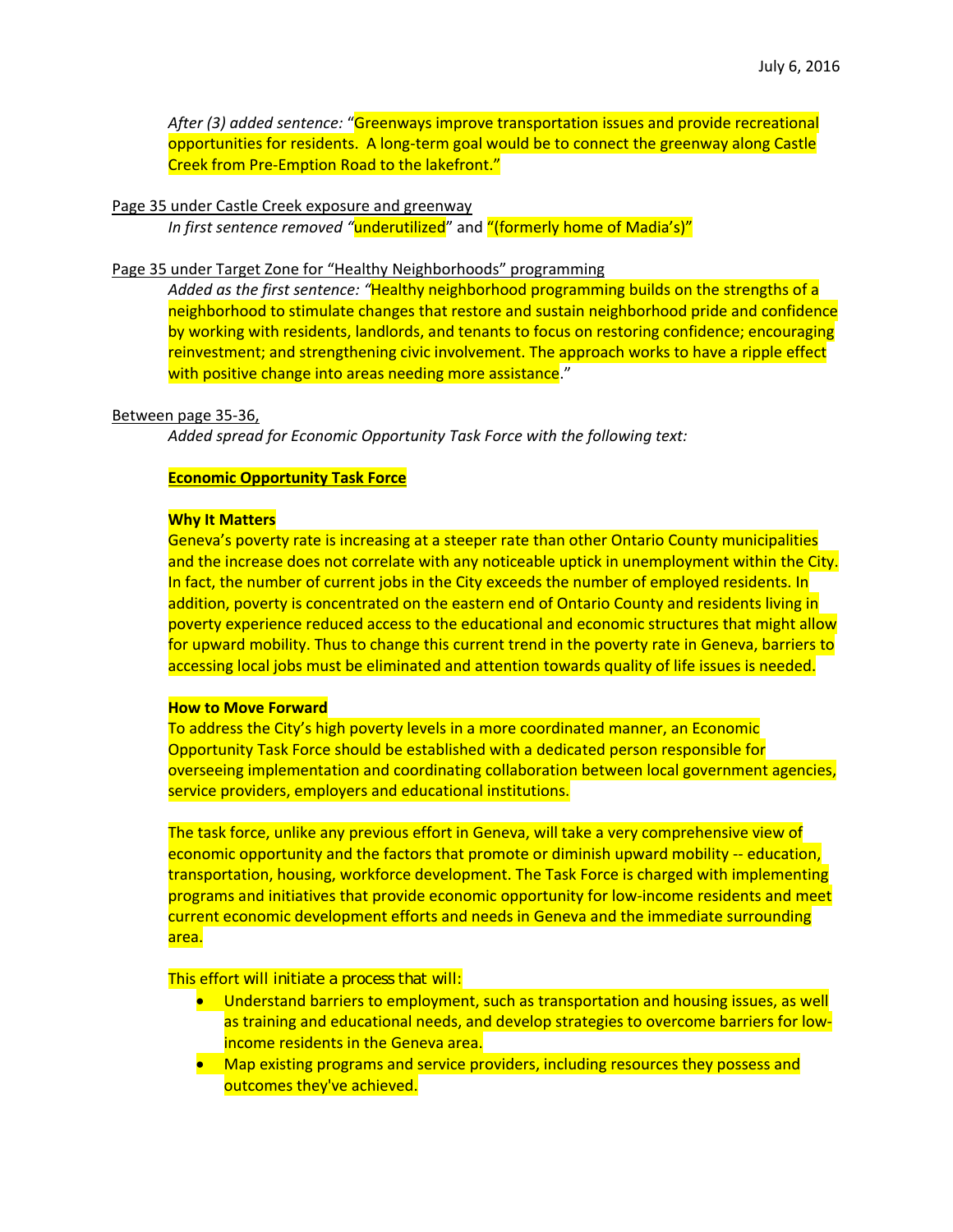- Identify emerging best practices and gauge the extent to which current programs and services in Geneva are aligned with those practices (or if they, in themselves, represent best practices).
- **•** Look at cities that are role models for coordinating programs and services that relate to upward mobility.
- **•** Work with local service providers and partners to identify needed changes to services and service provision in Geneva and establish a framework for implementing those changes and tracking progress.
- Coordinate current workforce development efforts to create additional linkages between workforce development agencies, major employers, local educational institutions, the City School district, downtown businesses, and job seekers.
- **Provide advice and oversight for ensuring that application for and implementation of** programs, grants and initiatives are fair and equitable.
- Develop communication methods to inform and assist low-income residents and entrepreneurs, especially those from underrepresented groups, to take advantage of programs, grants and initiatives within the Geneva area.

# Page 36 (NOW 38): under Getting started

*Changed "Healthy" to "*Residential*" in Castle Street title.*

# Page 37 (NOW 39): Second page under Getting Started

*Fifth item under Castle Street added "*in adjacent neighborhoods" after programming and put quotes around "Healthy Neighborhoods"

#### Page 38 under second column bullets (still in overview in Part 2)

#### *Deleted bullets:*

*"To comply with state court rulings, the city's current prohibition on mobile homes should be removed."*

"Review animal regulations and allow for the keeping of animals in single family and agricultural districts, along with the keeping of bees."

#### **Part 2**

*Changed color of cover so that not confused with Part 1*

*Moved up Zoning Map on Page 31 to beginning of Land Use and Zoning section*

Page 4, sixth bullet took end note i text from end of this section and added sentences to this *bullet instead of having it as an endnote.*

*Page 4, second column, second to last paragraph Added highlight to sentence:* As good as public education in Geneva High School is with many unique, innovative educational opportunities, by measures of student achievement....